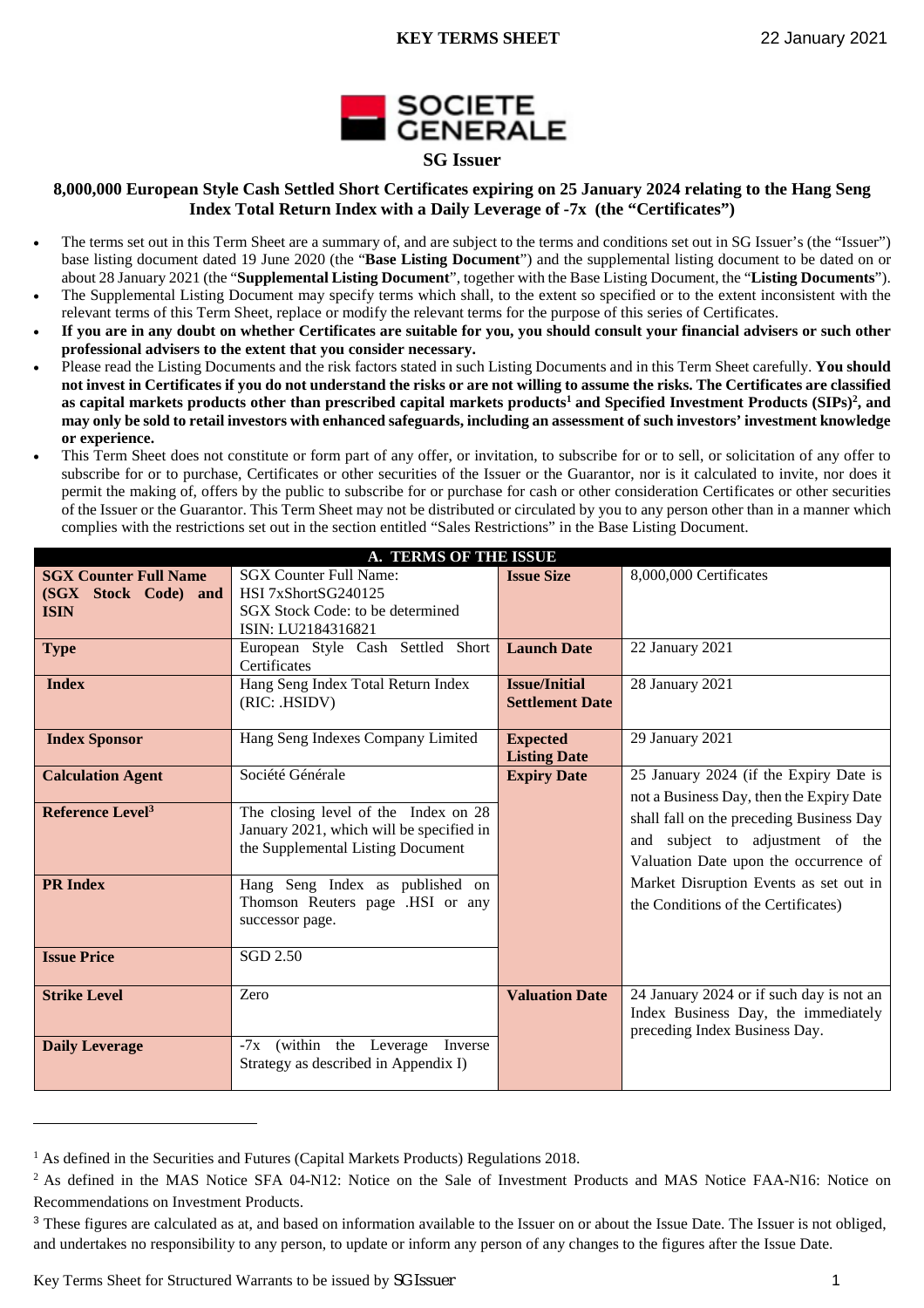| <b>Notional</b><br><b>Amount</b><br>per         | SGD 2.50                                                                                                                                                                                                                        |                        | The "Index Business Day" means a day                                                                                                                 |  |  |  |  |  |  |
|-------------------------------------------------|---------------------------------------------------------------------------------------------------------------------------------------------------------------------------------------------------------------------------------|------------------------|------------------------------------------------------------------------------------------------------------------------------------------------------|--|--|--|--|--|--|
| <b>Certificate</b>                              |                                                                                                                                                                                                                                 |                        | on which the value of the Index is                                                                                                                   |  |  |  |  |  |  |
|                                                 |                                                                                                                                                                                                                                 |                        | published by the Index Sponsor or, as the                                                                                                            |  |  |  |  |  |  |
|                                                 |                                                                                                                                                                                                                                 |                        | case may be, the successor Index                                                                                                                     |  |  |  |  |  |  |
| Management Fee (p.a.) <sup>4</sup>              | 0.40%                                                                                                                                                                                                                           | Last                   | Sponsor<br>The date falling 5 Business Days                                                                                                          |  |  |  |  |  |  |
| <b>Gap Premium (p.a.)</b>                       | 4.20%, is a hedging cost against extreme                                                                                                                                                                                        | <b>Trading</b><br>Date | immediately preceding the Expiry Date,                                                                                                               |  |  |  |  |  |  |
|                                                 | market movements overnight.                                                                                                                                                                                                     |                        | currently being 18 January 2024                                                                                                                      |  |  |  |  |  |  |
| <b>Stock Borrowing Cost<sup>5</sup></b>         | The annualised costs for borrowing                                                                                                                                                                                              | <b>Rebalancing</b>     | The transaction costs (if applicable),                                                                                                               |  |  |  |  |  |  |
|                                                 | stocks in order to take an inverse                                                                                                                                                                                              | Cost <sup>5</sup>      | computed as a function of leverage and                                                                                                               |  |  |  |  |  |  |
|                                                 | exposure on the Index.                                                                                                                                                                                                          |                        | daily inverse performance of the Index                                                                                                               |  |  |  |  |  |  |
| <b>Board Lot</b>                                | 100 Certificates                                                                                                                                                                                                                | <b>Settlement Date</b> | No later than five Business Days                                                                                                                     |  |  |  |  |  |  |
|                                                 |                                                                                                                                                                                                                                 |                        | following the Expiry Date, currently                                                                                                                 |  |  |  |  |  |  |
|                                                 |                                                                                                                                                                                                                                 |                        | being 01 February 2024                                                                                                                               |  |  |  |  |  |  |
| <b>Relevant Stock Exchange</b>                  | The SGX-ST                                                                                                                                                                                                                      | <b>Listing</b>         | Application will be made for the listing                                                                                                             |  |  |  |  |  |  |
| for the Certificates                            |                                                                                                                                                                                                                                 |                        | of, and permission to deal in, the<br>Certificates on the Singapore Exchange                                                                         |  |  |  |  |  |  |
| <b>Relevant Stock Exchange</b><br>for the Index | The Stock Exchange of Hong Kong<br>Limited ("HKEX")                                                                                                                                                                             |                        | Securities Trading Limited ("SGX-ST")                                                                                                                |  |  |  |  |  |  |
|                                                 |                                                                                                                                                                                                                                 |                        | and the issue of the Certificates is                                                                                                                 |  |  |  |  |  |  |
|                                                 |                                                                                                                                                                                                                                 |                        | conditional upon listing being granted                                                                                                               |  |  |  |  |  |  |
| <b>Clearing System</b>                          | The Central Depository (Pte) Limited                                                                                                                                                                                            | <b>Warrant Agent</b>   | CDP                                                                                                                                                  |  |  |  |  |  |  |
|                                                 | ("CDP")                                                                                                                                                                                                                         |                        |                                                                                                                                                      |  |  |  |  |  |  |
| <b>Exercise</b>                                 | Automatic Exercise                                                                                                                                                                                                              | <b>Settlement</b>      | Cash Settlement                                                                                                                                      |  |  |  |  |  |  |
|                                                 |                                                                                                                                                                                                                                 | <b>Method</b>          |                                                                                                                                                      |  |  |  |  |  |  |
| <b>Settlement Currency</b>                      | Singapore Dollar ("SGD")                                                                                                                                                                                                        | <b>Index Currency</b>  | Hong Kong Dollar ("HKD")                                                                                                                             |  |  |  |  |  |  |
| <b>Business Day</b><br>and Exchange Business    | A "Business Day" is a day on which the<br>SGX-ST is open for dealings in                                                                                                                                                        | <b>Governing Law</b>   | Singapore law                                                                                                                                        |  |  |  |  |  |  |
| Day                                             | Singapore during its normal trading                                                                                                                                                                                             |                        |                                                                                                                                                      |  |  |  |  |  |  |
|                                                 | hours and banks are open for business in                                                                                                                                                                                        |                        |                                                                                                                                                      |  |  |  |  |  |  |
|                                                 | Singapore.                                                                                                                                                                                                                      |                        |                                                                                                                                                      |  |  |  |  |  |  |
|                                                 | An "Exchange Business Day" is a day                                                                                                                                                                                             |                        |                                                                                                                                                      |  |  |  |  |  |  |
|                                                 | on which the SGX-ST and the HKEX                                                                                                                                                                                                |                        |                                                                                                                                                      |  |  |  |  |  |  |
|                                                 | are open for dealings in Singapore and                                                                                                                                                                                          |                        |                                                                                                                                                      |  |  |  |  |  |  |
|                                                 | Hong Kong respectively during its                                                                                                                                                                                               |                        |                                                                                                                                                      |  |  |  |  |  |  |
|                                                 | normal trading hours and banks are open<br>for business in Singapore and Hong                                                                                                                                                   |                        |                                                                                                                                                      |  |  |  |  |  |  |
|                                                 | Kong.                                                                                                                                                                                                                           |                        |                                                                                                                                                      |  |  |  |  |  |  |
| <b>Cash Settlement Amount</b>                   | In respect of each Certificate, shall be an amount payable in the Settlement Currency equal to:                                                                                                                                 |                        |                                                                                                                                                      |  |  |  |  |  |  |
|                                                 | Notional Amount per Certificate x Closing Level                                                                                                                                                                                 |                        |                                                                                                                                                      |  |  |  |  |  |  |
|                                                 |                                                                                                                                                                                                                                 |                        | Please refer to the "Information relating to the European Style Cash Settled Short Certificates" section                                             |  |  |  |  |  |  |
|                                                 |                                                                                                                                                                                                                                 |                        | of the Supplemental Listing Document for examples and illustrations of the calculation of the Cash                                                   |  |  |  |  |  |  |
|                                                 | Settlement Amount.                                                                                                                                                                                                              |                        |                                                                                                                                                      |  |  |  |  |  |  |
| <b>Closing Level</b>                            | In respect of each Certificate, shall be an amount payable in the Settlement Currency equal to:                                                                                                                                 |                        |                                                                                                                                                      |  |  |  |  |  |  |
|                                                 | $\left(\frac{\textit{Final Reference Level } \times \textit{Final Exchange Rate}}{\textit{Initial Reference Level } \times \textit{Initial Exchange Rate}} - \textit{Strike Level}}\right) \times \textit{Hedging Free Factor}$ |                        |                                                                                                                                                      |  |  |  |  |  |  |
|                                                 |                                                                                                                                                                                                                                 |                        |                                                                                                                                                      |  |  |  |  |  |  |
|                                                 |                                                                                                                                                                                                                                 |                        |                                                                                                                                                      |  |  |  |  |  |  |
| <b>Hedging Fee Factor</b>                       |                                                                                                                                                                                                                                 |                        | In respect of each Certificate, shall be an amount calculated as: Product (for t from 2 to Valuation Date)                                           |  |  |  |  |  |  |
|                                                 |                                                                                                                                                                                                                                 |                        | of $(1 - \text{Management} \text{ Fe } x \text{ (ACT (t-1;t) ÷ 360))} x (1 - \text{Gap} \text{ Premium (t-1)} x (\text{ACT (t-1;t) ÷ 360)), where:}$ |  |  |  |  |  |  |
|                                                 |                                                                                                                                                                                                                                 |                        | "t" refers to "Observation Date" which means each Index Business Day (subject to Market Disruption                                                   |  |  |  |  |  |  |
|                                                 |                                                                                                                                                                                                                                 |                        | Event) from (and including) the Index Business Day immediately preceding the Expected Listing Date                                                   |  |  |  |  |  |  |
|                                                 | to the Valuation Date; and                                                                                                                                                                                                      |                        | $ACT$ (t-1;t) means the number of calendar days between the Index Business Day immediately preceding                                                 |  |  |  |  |  |  |
|                                                 | the Observation Date (which is "t-1") (included) and the Observation Date (which is "t") (excluded).                                                                                                                            |                        |                                                                                                                                                      |  |  |  |  |  |  |
|                                                 |                                                                                                                                                                                                                                 |                        |                                                                                                                                                      |  |  |  |  |  |  |
|                                                 |                                                                                                                                                                                                                                 |                        | If the Issuer determines, in its sole discretion, that on any Observation Date a Market Disruption Event                                             |  |  |  |  |  |  |
|                                                 |                                                                                                                                                                                                                                 |                        | has occurred, then that Observation Date shall be postponed until the first succeeding Index Business                                                |  |  |  |  |  |  |
|                                                 | Day on which there is no Market Disruption Event, unless there is a Market Disruption Event on each                                                                                                                             |                        |                                                                                                                                                      |  |  |  |  |  |  |

<sup>4</sup> Please note that the Management Fee may be increased up to a maximum of 3% p.a. on giving one month's notice to investors. Any increase in the Management Fee will be announced on the SGXNET. Please refer to the section of the Supplemental Listing Document entitled "Fees and Charges" for further details of the fees and charges payable and the maximum of such fees as well as other ongoing expenses that may be borne by the Certificates.

<sup>&</sup>lt;sup>5</sup> These costs are embedded within the Leverage Inverse Strategy. Please note that the Stock Borrowing Cost may be changed on giving 5 Business Days' notice to investors. Any change in the Stock Borrowing Cost will be announced on the SGXNET.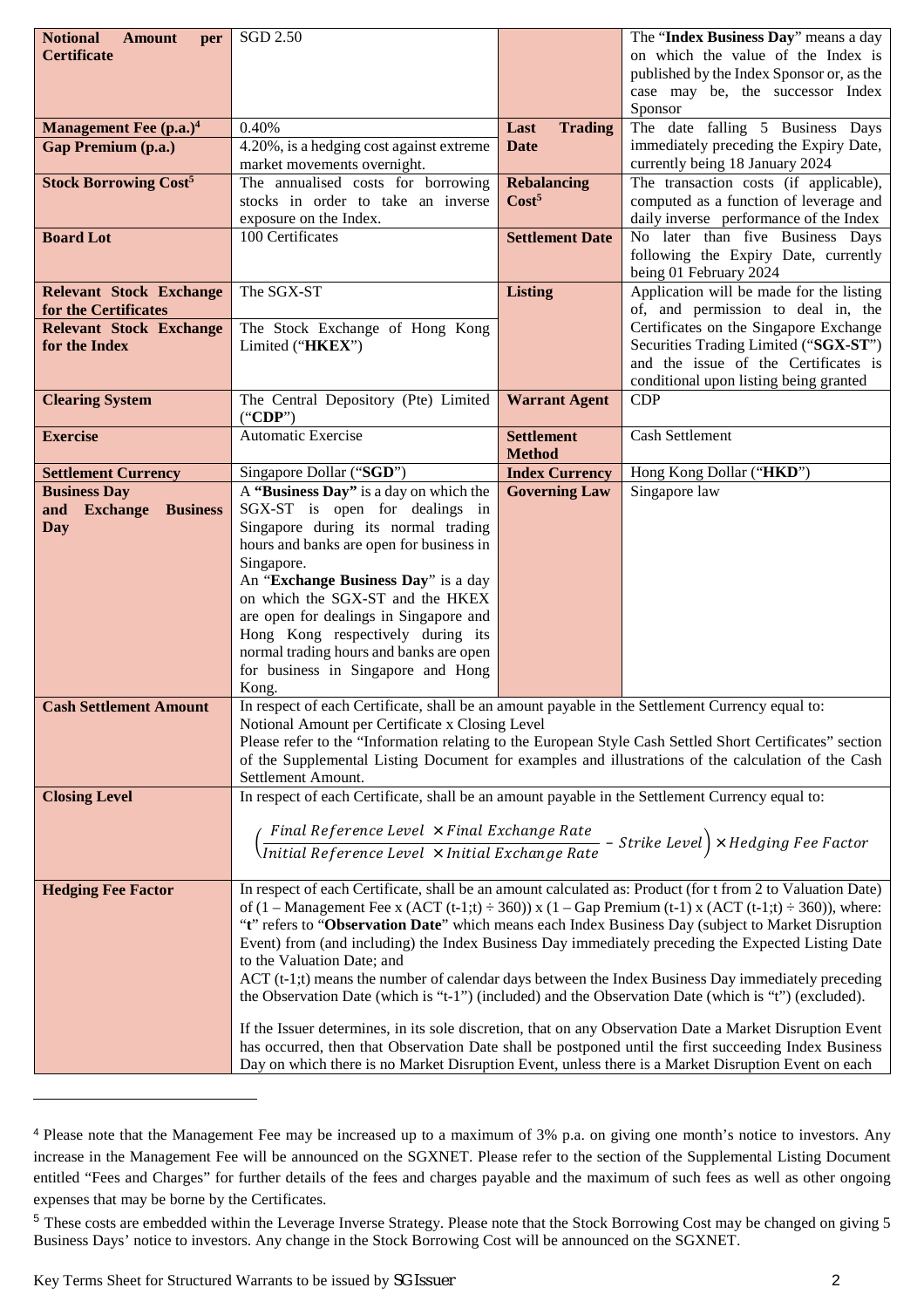|                                          | of the five Index Business Days immediately following the original date that, but for the Market                             |
|------------------------------------------|------------------------------------------------------------------------------------------------------------------------------|
|                                          | Disruption Event, would have been an Observation Date. In that case, that fifth Index Business Day shall                     |
|                                          | be deemed to be the Observation Date notwithstanding the Market Disruption Event and the Issuer shall                        |
|                                          | determine, its good faith estimate of the level of the Leverage Inverse Strategy and the value of the                        |
|                                          | Certificate on that fifth Index Business Day in accordance with the formula for and method of calculation                    |
|                                          | last in effect prior to the occurrence of the first Market Disruption Event taking into account, inter alia,                 |
|                                          | the published level of the Index or the PR Index, the exchange traded or quoted price of each security                       |
|                                          | comprised in the Index or the PR Index and the potential increased cost of hedging by the Issuer as a                        |
|                                          | result of the occurrence of the Market Disruption Event.                                                                     |
|                                          | Please refer to the "Information relating to the European Style Cash Settled Short Certificates" section                     |
|                                          | of the Supplemental Listing Document for examples and illustrations of the calculation of the Hedging                        |
|                                          | Fee Factor.                                                                                                                  |
| <b>Initial Reference Level</b>           | 1,000                                                                                                                        |
| <b>Final Reference Level</b>             | The closing level of the Leverage Inverse Strategy on the Valuation Date.                                                    |
|                                          | Please refer to Appendix I "Specific Definitions relating to the Leverage Inverse Strategy" for an                           |
|                                          | illustration of the calculation of the closing level of the Leverage Inverse Strategy.                                       |
| <b>Initial Exchange Rate<sup>3</sup></b> | The rate for the conversion of HKD to SGD as at 5:00pm (Singapore Time) on 28 January 2021 as                                |
|                                          | shown on Reuters, provided that if the Reuters service ceases to display such information, as determined                     |
|                                          | by the Issuer by reference to such source(s) as the Issuer may reasonably determine to be appropriate at                     |
|                                          |                                                                                                                              |
|                                          | such a time, which will be specified in the Supplemental Listing Document.                                                   |
| <b>Final Exchange Rate</b>               | The rate for the conversion of HKD to SGD as at 5:00pm (Singapore Time) on the Valuation Date as                             |
|                                          | shown on Reuters, provided that if the Reuters service ceases to display such information, as determined                     |
|                                          | by the Issuer by reference to such source(s) as the Issuer may reasonably determine to be appropriate at                     |
|                                          | such a time.                                                                                                                 |
| <b>Air Bag Mechanism</b>                 | The "Air Bag Mechanism" refers to the mechanism built in the Leverage Inverse Strategy and which                             |
|                                          | is designed to reduce the Leverage Inverse Strategy exposure to the Index during extreme market                              |
|                                          | conditions. If the PR Index rises by 10% or more during the trading day (which represents an                                 |
|                                          | approximately 70% loss after a 7 times inverse leverage), the Air Bag Mechanism is triggered and the                         |
|                                          | Leverage Inverse Strategy is adjusted intra-day. The Air Bag Mechanism reduces the impact on the                             |
|                                          | Leverage Inverse Strategy if the Index rises further, but will also maintain a reduced exposure to the                       |
|                                          | Index in the event the Index starts to fall after the Air Bag Mechanism is triggered, thereby reducing its                   |
|                                          | ability to recoup losses. Trading of Certificates is suspended for at least 30 minutes after the Air Bag is                  |
|                                          | triggered.                                                                                                                   |
|                                          |                                                                                                                              |
|                                          | Please refer to "Product Specific Risks" relating to the Air Bag Mechanism, the "Extraordinary Strategy                      |
|                                          | Adjustment for Performance Reasons ("Air Bag Mechanism")" section of Appendix I below, and the                               |
|                                          | "Description of Air Bag Mechanism" section of the Supplemental Listing Document for further                                  |
|                                          |                                                                                                                              |
|                                          | information of the Air Bag Mechanism.                                                                                        |
| Form                                     | The Certificates will be represented by a global warrant, which will be deposited with the CDP. No                           |
|                                          | definitive Warrants will be issued.                                                                                          |
| <b>Adjustments</b><br>and                | The Issuer has the right to make adjustments to the terms of the Certificates if certain events including                    |
| <b>Extraordinary Events</b>              | the following take place: if the Index or the PR Index, as the case may be, is calculated and published                      |
|                                          | by a successor to the Index Sponsor, if the Index or the PR Index, as the case may be, is replaced or                        |
|                                          | modified or if the Index Sponsor fails to calculate and publish the Index on the Valuation Date (as more                     |
|                                          | specifically set out in the terms and conditions of the Certificates in the Listing Documents). For the                      |
|                                          | avoidance of doubt, no notice will be given if the Issuer determines that adjustments will not be made.                      |
| <b>Further Issuance</b>                  | The Issuer may issue further certificates which will form a single series with the existing issue of                         |
|                                          | Certificates, subject to the approval of the SGX-ST.                                                                         |
| <b>Documents</b>                         | The Listing Documents are and will be available for inspection during usual business hours on any                            |
|                                          | weekday (public holidays excepted) at the following address:                                                                 |
|                                          | Société Générale, Singapore Branch, 8 Marina Boulevard, #12-01 Marina Bay Financial Centre Tower                             |
|                                          | 1, Singapore 018981.                                                                                                         |
|                                          | No action has been or will be taken by the Issuer that would permit a public offering of the Certificates                    |
| <b>Selling Restrictions</b>              |                                                                                                                              |
|                                          | or possession or distribution of any offering material in relation to the Certificates in any jurisdiction                   |
|                                          | where action for that purpose is required. No offers, sales or deliveries of any Certificate or distribution                 |
|                                          | of any offering material relating to the Certificates may be made in or from any jurisdiction except in                      |
|                                          | circumstances which will result in compliance with any applicable laws or regulations.                                       |
|                                          | <b>B. INFORMATION ON THE ISSUER AND GUARANTOR</b>                                                                            |
| <b>Name of Issuer</b>                    | <b>SG</b> Issuer                                                                                                             |
|                                          | The Issuer is incorporated in Luxembourg with limited liability.                                                             |
| <b>Name of Guarantor</b>                 | Société Générale                                                                                                             |
|                                          | The Guarantor is incorporated in France as a Société Anonyme.                                                                |
| of<br><b>Credit Rating</b><br>the        | As of the Launch Date:                                                                                                       |
| <b>Guarantor</b>                         | Moody's Investors Service, Inc.: A1                                                                                          |
|                                          | S&P Global Ratings: A                                                                                                        |
| <b>Issuer</b><br><b>Guarantor</b>        | The Issuer is supervised by the Luxembourg Commission de Surveillance du Secteur Financier on a                              |
| <b>Regulated by</b>                      | consolidated basis.                                                                                                          |
|                                          | The Guarantor is regulated by, <i>inter alia</i> , the Autorité de contrôle prudentiel et de résolution (ACPR)<br>in France. |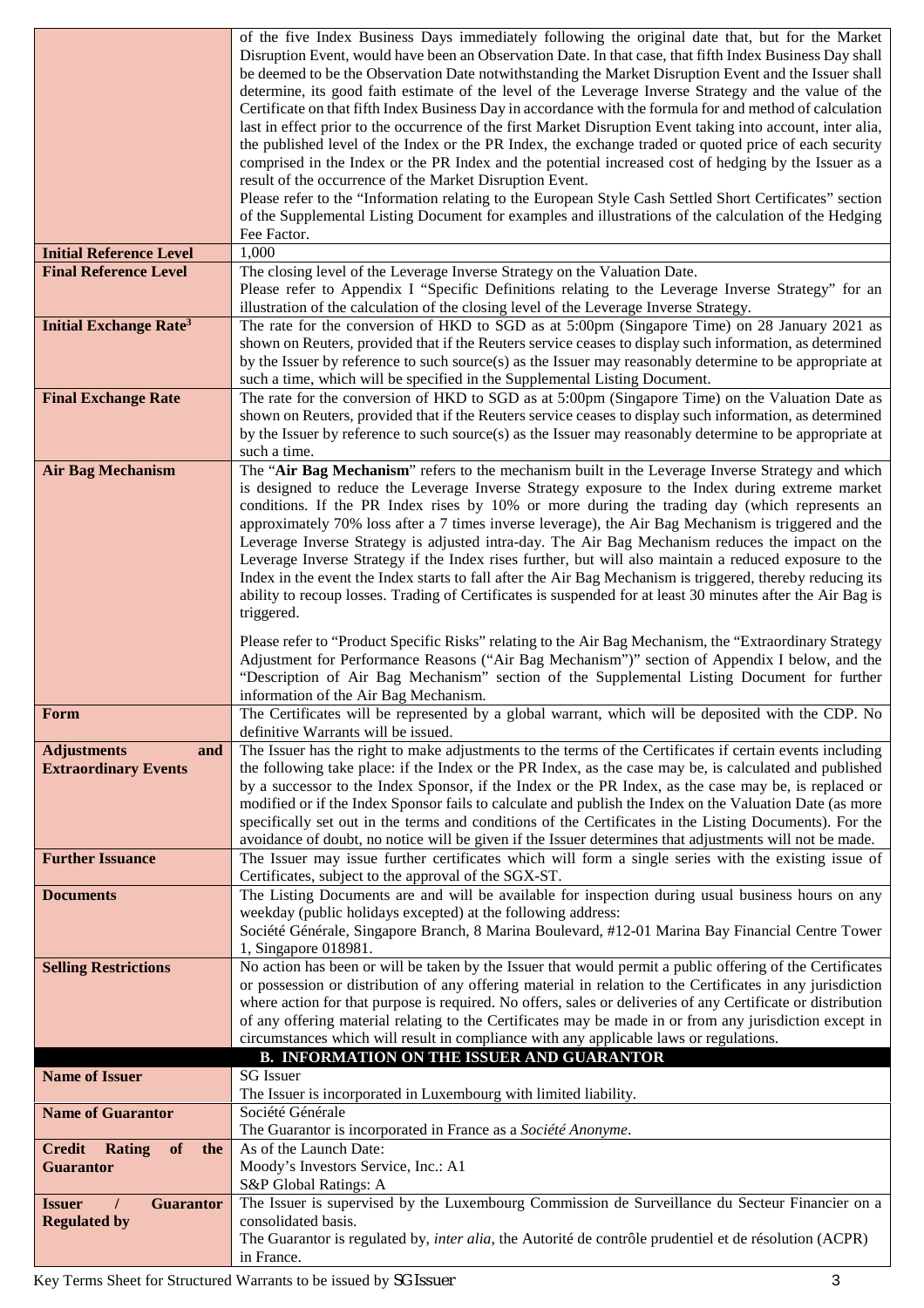| Guarantor's<br>Issuer's<br>$\prime$             | The Issuer's contact information is as follows:<br>$\bullet$                                                                                                                                                     |
|-------------------------------------------------|------------------------------------------------------------------------------------------------------------------------------------------------------------------------------------------------------------------|
| Website and any other                           | Contact number: +352 27 85 44 40                                                                                                                                                                                 |
| <b>Contact Information</b>                      | Email address: SGIS@sgcib.com                                                                                                                                                                                    |
|                                                 | For more information, including financial information, on the Guarantor, please see the<br>$\bullet$                                                                                                             |
|                                                 | Guarantor's corporate web-site www.societegenerale.com.                                                                                                                                                          |
|                                                 | C. INFORMATION ON MARKET MAKING                                                                                                                                                                                  |
| <b>Name</b><br>of<br><b>Designated</b>          | Société Générale                                                                                                                                                                                                 |
| <b>Market Maker ("DMM")</b>                     |                                                                                                                                                                                                                  |
| <b>Maximum Bid and Offer</b>                    | 10 ticks or S\$0.20 whichever is greater                                                                                                                                                                         |
| <b>Spread</b>                                   |                                                                                                                                                                                                                  |
| <b>Minimum Quantity subject</b>                 | 10,000 Certificates                                                                                                                                                                                              |
| to Bid and Offer Spread                         |                                                                                                                                                                                                                  |
| Last Trading Day<br>for<br><b>Market Making</b> | The date falling 5 Exchange Business Days immediately preceding the Expiry Date.                                                                                                                                 |
| Circumstances where<br><sub>a</sub>             | The DMM may not provide quotations in the following circumstances:                                                                                                                                               |
| Quote will/may not be                           | during the pre-market opening and five minutes following the opening of the SGX-ST on any<br>(i)                                                                                                                 |
| provided                                        | trading day;                                                                                                                                                                                                     |
|                                                 | if the Certificates are valueless (where the Issuer's bid price is below the minimum bid size for<br>(ii)<br>such securities as prescribed by the SGX-ST);                                                       |
|                                                 | (iii) before the Relevant Stock Exchange for the Index has opened and after the Relevant Stock                                                                                                                   |
|                                                 | Exchange for the Index has closed on any trading day and trading in the securities constituting the                                                                                                              |
|                                                 | Index has ceased for such trading day;                                                                                                                                                                           |
|                                                 | when trading in the Index is suspended or limited in a material way for any reason, for the<br>(iv)                                                                                                              |
|                                                 | avoidance of doubt, the DMM is not obliged to provide quotations for the Certificates at any time                                                                                                                |
|                                                 | when the Index is not negotiated/traded for any reason;                                                                                                                                                          |
|                                                 | where the Certificates are suspended from trading for any reason including, but without limitation,<br>(v)                                                                                                       |
|                                                 | as a result of trading in the securities or derivatives relating to or constituting the Index being                                                                                                              |
|                                                 | suspended, trading of options or futures relating to the Index on any options or futures exchanges                                                                                                               |
|                                                 | being suspended, or options or futures generally on any options and/or futures exchanges on which                                                                                                                |
|                                                 | options relating to the Index are traded being suspended, or if the Index for whatever reason is not                                                                                                             |
|                                                 | calculated;                                                                                                                                                                                                      |
|                                                 | market disruption events, including, without limitation, (i) any suspension of or limitation imposed<br>(vi)<br>on trading (including but not limited to unforeseen circumstances such as by reason of movements |
|                                                 | in price exceeding limits permitted by the SGX-ST or any act of God, war, riot, public disorder,                                                                                                                 |
|                                                 | explosion, terrorism or otherwise) in securities or derivatives relating to or constituting the Index,                                                                                                           |
|                                                 | options or futures relating to the Index on any options or futures exchanges or options or futures                                                                                                               |
|                                                 | generally on any options and/or futures exchanges on which options relating to the Index are traded                                                                                                              |
|                                                 | and (ii) any failure from the Index Sponsor to compute, publish and disseminate the level of the                                                                                                                 |
|                                                 | Index or the PR Index, or material limitation to access the level of the PR Index or the Index;                                                                                                                  |
|                                                 | (vii) where the Issuer or the DMM faces technical problems affecting the ability of the DMM to provide                                                                                                           |
|                                                 | bids and offer quotations;                                                                                                                                                                                       |
|                                                 | (viii) where the ability of the Issuer to source a hedge or unwind an existing hedge, as determined by the                                                                                                       |
|                                                 | Issuer in good faith, is materially affected by the prevailing market conditions, and the Issuer                                                                                                                 |
|                                                 | informs the SGX-ST of its inability to do so as soon as practicable;                                                                                                                                             |
|                                                 | (ix) in cases where the Issuer has no Certificates to sell, then the DMM will only provide the bid price;                                                                                                        |
|                                                 | if the stock market experiences exceptional price movement and volatility;<br>(x)                                                                                                                                |
|                                                 | (xi) when it is a public holiday in Singapore and/or Hong Kong and/or the SGX-ST and/or the HKEX                                                                                                                 |
|                                                 | is not open for dealings; and<br>(xii) during the suspension of trading of Certificates after an Air Bag Mechanism has been triggered.                                                                           |
|                                                 | <b>D. PRODUCT SUITABILITY</b>                                                                                                                                                                                    |

#### **WHO IS THIS PRODUCT SUITABLE FOR?**

- This product is only suitable for investors who believe that the level of the Index will fall and are seeking short-term leveraged inverse exposure to the Index. The Certificates are classified as Specified Investment Products (SIPs), and may only be sold to retail investors with enhanced safeguards, including an assessment of such investors' investment knowledge or experience.
- This product should be only considered for intraday trading and short term investment periods due to its leveraged inverse exposure and the daily compounding, which may lead to a performance different from 7 times the inverse performance of the Index over a period longer than one day.

You should consider carefully whether the Certificates are suitable for you in light of your experience, objectives, financial position and other relevant circumstances. The Certificates are not suitable for inexperienced investors.

|           | <b>Key Product Features</b>                                                                                 |                            |
|-----------|-------------------------------------------------------------------------------------------------------------|----------------------------|
|           | WHAT ARE YOU INVESTING IN?                                                                                  | <b>Further Information</b> |
| $\bullet$ | You are investing in the daily leveraged certificates, which are in the form of a zero-strike warrant, that |                            |
|           | provides you with a fixed leveraged return on the daily inverse performance of the Index, plus any costs    |                            |
|           | or fees that may apply.                                                                                     |                            |
| $\bullet$ | The Certificates track the performance of the Leverage Inverse Strategy. This Leverage Inverse Strategy     |                            |
|           | provides a return based on an inverse fixed daily leveraged return of the Index.                            |                            |
|           | As an example, the Certificates' daily performance will correspond to 7 times the inverse daily             |                            |
|           | performance of the Index (excluding costs). If the Index falls by 1% compared to the previous closing       |                            |
|           |                                                                                                             |                            |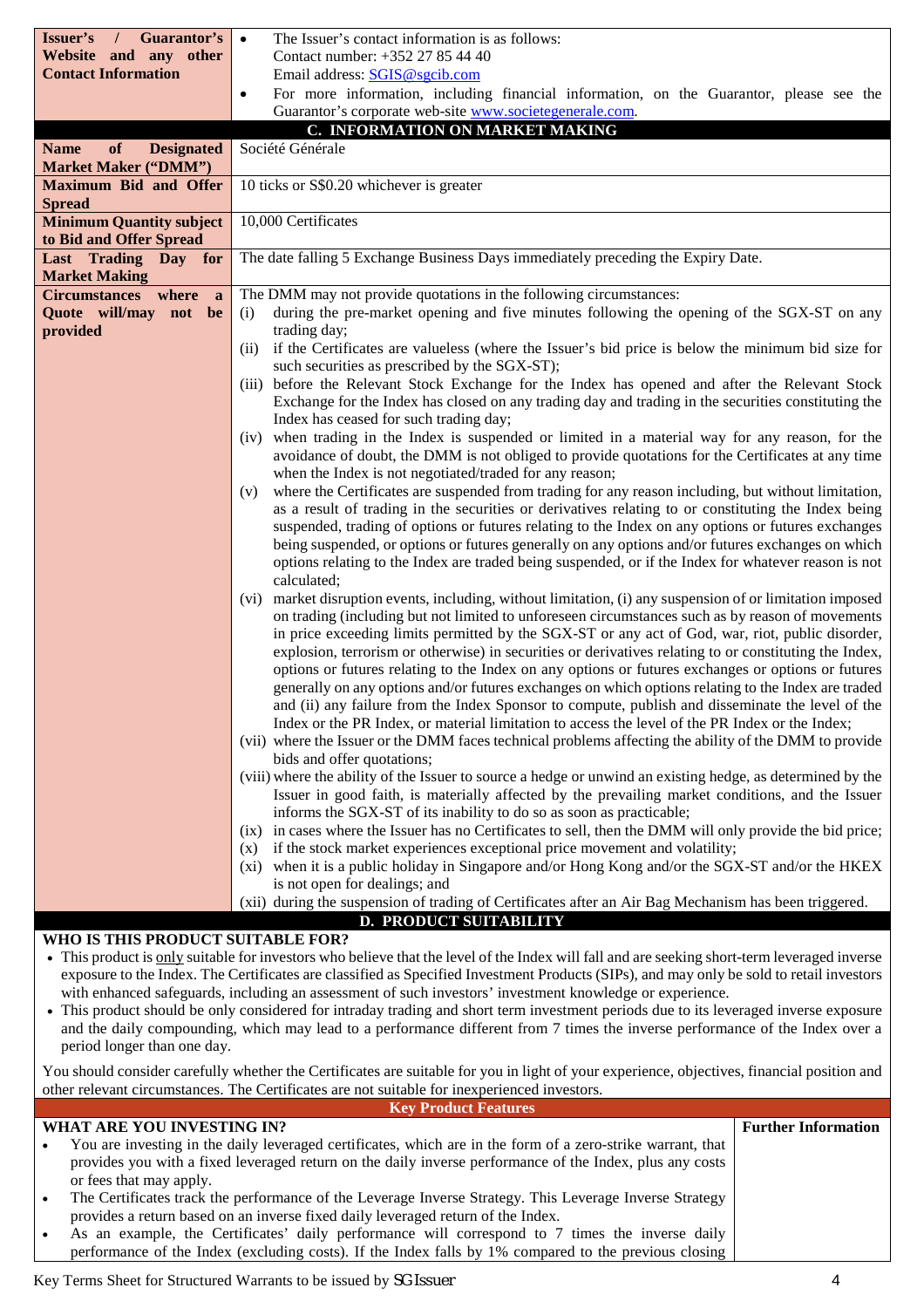|                                                                                                                                                                   | "Information relating      |
|-------------------------------------------------------------------------------------------------------------------------------------------------------------------|----------------------------|
| Floor level of the Leverage Inverse Strategy                                                                                                                      | to the Index" section      |
| The Leverage Inverse Strategy is floored at 0 and the Certificates cannot be valued below zero.                                                                   | in the Supplemental        |
| <b>Inverse Leverage Mechanism</b>                                                                                                                                 | Document,<br>Listing       |
| The inverse leverage mechanism is designed to provide 7 times the inverse daily performance of the Index<br>$\bullet$                                             | and<br>the<br>Issuer's     |
| (excluding costs). The inverse exposure is obtained by a process equivalent to selling 7 times the Index                                                          | website<br>at              |
| and lending 8 times the cash (comprising the initial investment and 7 times the inverse exposure) at a rate                                                       | dlc.socgen.com.            |
| determined according to the formula of the Leverage Inverse Strategy.                                                                                             |                            |
| <b>Calculation of the Cash Settlement Amount</b>                                                                                                                  |                            |
| In respect of each Certificate, shall be an amount (if positive) payable in the Settlement Currency equal to:                                                     |                            |
| the Notional Amount per Certificate times the Closing Level.                                                                                                      |                            |
| WHAT WOULD YOU GAIN OR LOSE IN DIFFERENT SITUATIONS?                                                                                                              |                            |
| • Best case scenario:                                                                                                                                             |                            |
| The level of the Index falls substantially resulting in a significant increase in the price of the Certificates. You would then sell the                          |                            |
| Certificates and realise a profit. The DMM is required to provide liquidity in the Certificates to ensure that there will generally be a                          |                            |
| market price available for the purchase and sale of the Certificates.                                                                                             |                            |
| • Worst case scenario:                                                                                                                                            |                            |
| If you buy the Certificates and the level of the Index increases sharply, the value of the Certificates will decrease by a multiple of the                        |                            |
| aforementioned increase in the level of the Index, and you may lose your entire investment.                                                                       |                            |
| Please refer to Appendix II below for an illustration on how returns and losses can occur under different scenarios.                                              |                            |
| <b>E. KEY RISKS</b>                                                                                                                                               |                            |
| WHAT ARE THE KEY RISKS OF THIS INVESTMENT?                                                                                                                        | <b>Further Information</b> |
| Investment in the Certificates involves substantial risks including market risk, liquidity risk and the risk<br>$\bullet$                                         | Please refer to the        |
| that the Issuer and/or the Guarantor will be unable to satisfy its/their obligations under the Certificates.                                                      | "Risk Factors" section     |
| Investors should ensure that they understand the nature of all these risks before making a decision to invest                                                     | set out in the Base        |
| in the Certificates.                                                                                                                                              | Listing Document and       |
| PLEASE REFER TO THE LISTING DOCUMENTS FOR A COMPLETE LIST OF RISKS                                                                                                | in the Supplemental        |
| The Risk Factors below are a summary of the Risk Factors set out in the Base Listing Document and the                                                             | Listing Document for       |
| Supplemental Listing Document.                                                                                                                                    | a complete list of risks   |
|                                                                                                                                                                   | and details of the         |
|                                                                                                                                                                   | risks.                     |
| <b>Market Risks</b>                                                                                                                                               |                            |
| Market price of the Certificates may be affected by many factors<br>$\bullet$                                                                                     |                            |
| Due to their nature, Certificates can be volatile instruments and may be subject to considerable fluctuations in value due to, including                          |                            |
| but not limited to, variations in the frequency and magnitude of the changes in the level of the Index, the time remaining to expiry,                             |                            |
|                                                                                                                                                                   |                            |
| the currency exchange rates and the creditworthiness of the Issuer and the Guarantor.                                                                             |                            |
| You may lose your entire investment<br>$\bullet$                                                                                                                  |                            |
| Certain events relating to the Index or Index components may cause adverse movements in the value and the level of the Index or                                   |                            |
| Index components, as a result of which, you may, in extreme circumstances, sustain a significant loss of your investment if the level                             |                            |
| of the Index has risen sharply.                                                                                                                                   |                            |
| <b>Liquidity Risks</b>                                                                                                                                            |                            |
| The secondary market may be illiquid<br>$\bullet$                                                                                                                 |                            |
| The Issuer acting through its DMM may be the only market participant buying and selling the Certificates. Therefore, the secondary                                |                            |
| market for the Certificates may be limited and you may not be able to realise the value of the Certificates. Do note that the bid-ask                             |                            |
| spread increases with illiquidity.                                                                                                                                |                            |
| <b>Product Specific Risks</b>                                                                                                                                     |                            |
| Certificates only exercisable on the Expiry Date<br>$\bullet$                                                                                                     |                            |
| The Certificates are only exercisable on the Expiry Date and you may not exercise the Certificates prior to such date. Accordingly,                               |                            |
| if on the Expiry Date the Cash Settlement Amount is zero or close to zero, you will lose your entire investment in the Certificates.                              |                            |
| The total return on an investment in any Certificate will be affected by the Hedging Fee Factor, Management Fee and Gap Premium.<br>$\bullet$                     |                            |
| Trading in the Certificates may be suspended<br>$\bullet$                                                                                                         |                            |
| You should note that if trading in the securities or derivatives relating to or constituting the Index is suspended, trading of options                           |                            |
| or futures relating to the Index on any options or futures exchanges is suspended, or options or futures generally on any options                                 |                            |
| and/or futures exchanges on which options or futures relating to the Index are traded is suspended, or if the Index for whatever                                  |                            |
| reason is not calculated, trading in the relevant Certificates may be suspended for a similar period.                                                             |                            |
| The value of certain index constituents may not be included in the closing level of the Index<br>$\bullet$                                                        |                            |
| The closing level of the Index may be the settlement price for settling the relevant index futures and options contracts as determined                            |                            |
| by the Relevant Stock Exchange. Thus, if it occurs at a time when one or more securities or derivatives comprised in the Index are                                |                            |
| not trading and there is no Market Disruption Event under the terms of the Certificates then the value of such securities or derivatives                          |                            |
| will not be included in the closing level of the Index.                                                                                                           |                            |
| Issuer may make adjustments to the terms and conditions of the Certificates<br>$\bullet$                                                                          |                            |
| Certain events relating to the PR Index or the Index or PR Index components or Index components permit the Issuer to make certain                                 |                            |
| determinations in respect of the PR Index or the Index or PR Index components or Index components, such as an adjustment to the                                   |                            |
| Cash Settlement Amount necessary to take account of any material change in the method of calculation of the Index.<br>You may be exposed to an exchange rate risk |                            |

level, the Certificate will rise by 7% (excluding costs). If the Index rises by 1% compared to the previous | Please refer to the

There may be an exchange rate risk where the Cash Settlement Amount is converted from a foreign currency into Singapore Dollars. **You will be exposed to leveraged risks**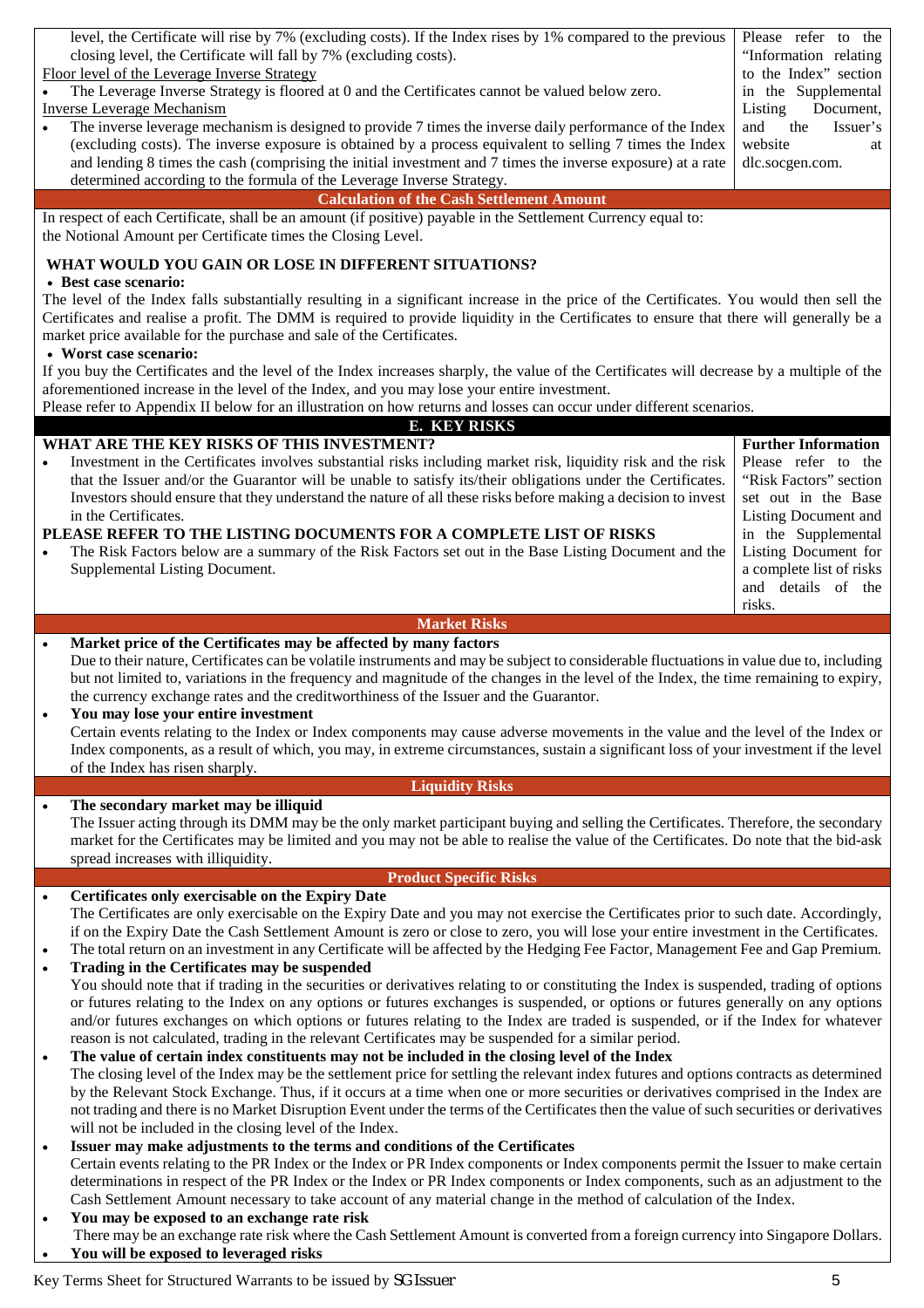If the investment results in a loss, any such loss will be increased by the leverage factor of the Certificates. Consequently you could lose more than you would if you invested directly in the Index, or securities or derivatives comprised in the Index.

- **Product performance may differ from 7 times the inverse performance of the Index over a period longer than one day** When held for longer than a day, product performance could be more or less than the leverage factor that is embedded within the Certificates. The performance each day is locked in, and any subsequent returns are based on what was achieved the previous day. This process, referred to as compounding, may lead to a performance difference from **7** times the inverse performance of the securities or derivatives comprised in the Index over a period longer than one day. This difference may be amplified in a volatile market with a sideway trend, where market movements are not clear in direction, whereby investors may sustain substantial losses.
- **The Air Bag Mechanism is triggered only when the Index or the PR Index is calculated or traded, which may not be during the trading hours of the Relevant Stock Exchange for the Certificates.**
- **When triggered, the Air Bag Mechanism may reduce the ability for the product to recoup losses**
- Investors should note that the Air Bag Mechanism reduces the impact on the Leverage Inverse Strategy if the Index rises further, but will also maintain a reduced exposure to the Index in the event the Index starts to fall after the Air Bag Mechanism is triggered, thereby reducing its ability to recoup losses. Investors should note that the performance of the Leverage Inverse Strategy will be the inverse of the Index. Illustrative examples of the Air Bag Mechanism are set out below. <sup>6</sup>



#### Scenario 1 – Downward Trend after Air Bag trigger





<sup>6</sup> The illustrative examples are not exhaustive.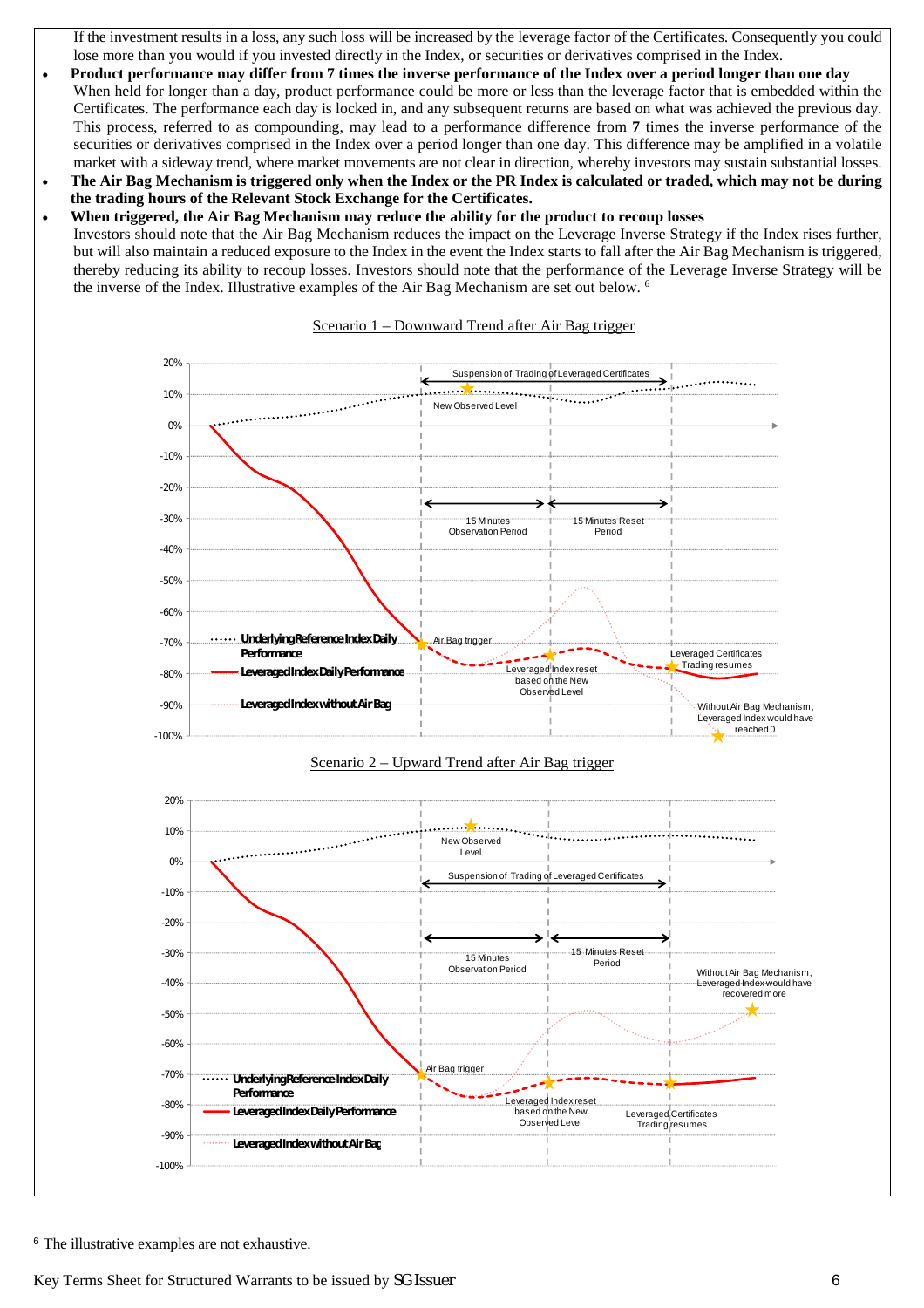- **There is no assurance that the Air Bag Mechanism will prevent investors from losing the entire value of their investment**, in the event of (i) an overnight increase in the Index, where there is a 14% or greater gap between the previous day closing level and the opening level of the Index the following day, as the Air Bag Mechanism will only be triggered when market opens the following day or (ii) a sharp intraday increase in the Index of 14% or greater within the 15 minutes Observation Period compared to the reference level, being: (a) if air bag has not been previously triggered on the same day, the previous closing level of the Index, or (b) if one or more air bag have been previously triggered on the same day, the latest New Observed Level.
- **The Certificates may be cancelled by the Issuer** The Certificates may be cancelled at the discretion of the Issuer under certain circumstances, on giving notice to investors in accordance with the terms and conditions of the Certificates. Any money received by an investor on cancellation of the Certificates, which will be at the mark to market price, may be less than the capital initially invested by the investor, resulting in a loss to the investor.

#### **Issuer Related Risks**

## **You are exposed to the credit risk of the Issuer and the Guarantor**

The Certificates constitute general and unsecured obligations of the Issuer and of no other person, and the guarantee provided by the Guarantor constitutes direct unconditional unsecured senior preferred obligations of the Guarantor and of no other person. If you purchase the Certificates, you are relying upon the creditworthiness of the Issuer and the Guarantor and have no rights under the Certificates against any other person. You should note that the Issuer issues a large number of financial instruments, including Certificates, on a global basis and at any given time, the financial instruments outstanding may be substantial.

- **Conflicts of interest may arise from the overall activities of the Issuer, the Guarantor and their subsidiaries or affiliates** The Issuer, the Guarantor and any of their subsidiaries and affiliates are diversified financial institutions that engage in a wide range of commercial and investment banking, brokerage, funds management, hedging transactions and investment and other activities for their own account or the account of others. In addition, the Issuer, the Guarantor and any of their subsidiaries and/or affiliates, in connection with their other business activities, may possess or acquire material information about the securities or derivatives related to the Index and/or the Index. Such activities and information may involve or otherwise affect issuers of the securities or derivatives related to the Index and/or the Index in a manner that may cause consequences adverse to investors in the Certificates or otherwise create conflicts of interests in connection with the issue of Certificates by the Issuer.
- **Hedging or market-making activities by the Issuer, the Guarantor and their subsidiaries or affiliates may affect the Certificates**

In connection with hedging or market-making activities or with respect to proprietary or other trading activities by the Issuer, the Guarantor and any of their respective subsidiaries and affiliates, the Issuer, the Guarantor and any of their respective subsidiaries and affiliates may enter into transactions in the components of the Index or related securities or derivatives which may affect the market price, liquidity or value of the Certificates and which may affect the interests of investors in the Certificates.

# **F. FEES AND CHARGES**

## **WHAT ARE THE FEES AND CHARGES OF THIS INVESTMENT?**

- Normal transaction and brokerage fees apply, similar to fees that you would pay for other transactions on SGX-ST.
- Investors holding their position overnight will also incur the annualised cost (which consists of the Management Fee and Gap Premium, which are calculated daily and applied to the value of the product, as well as certain costs embedded within the Leverage Inverse Strategy including the Stock Borrowing Cost and Rebalancing Cost). The Management Fee and Gap Premium will be published on the website at dlc.socgen.com and updated daily.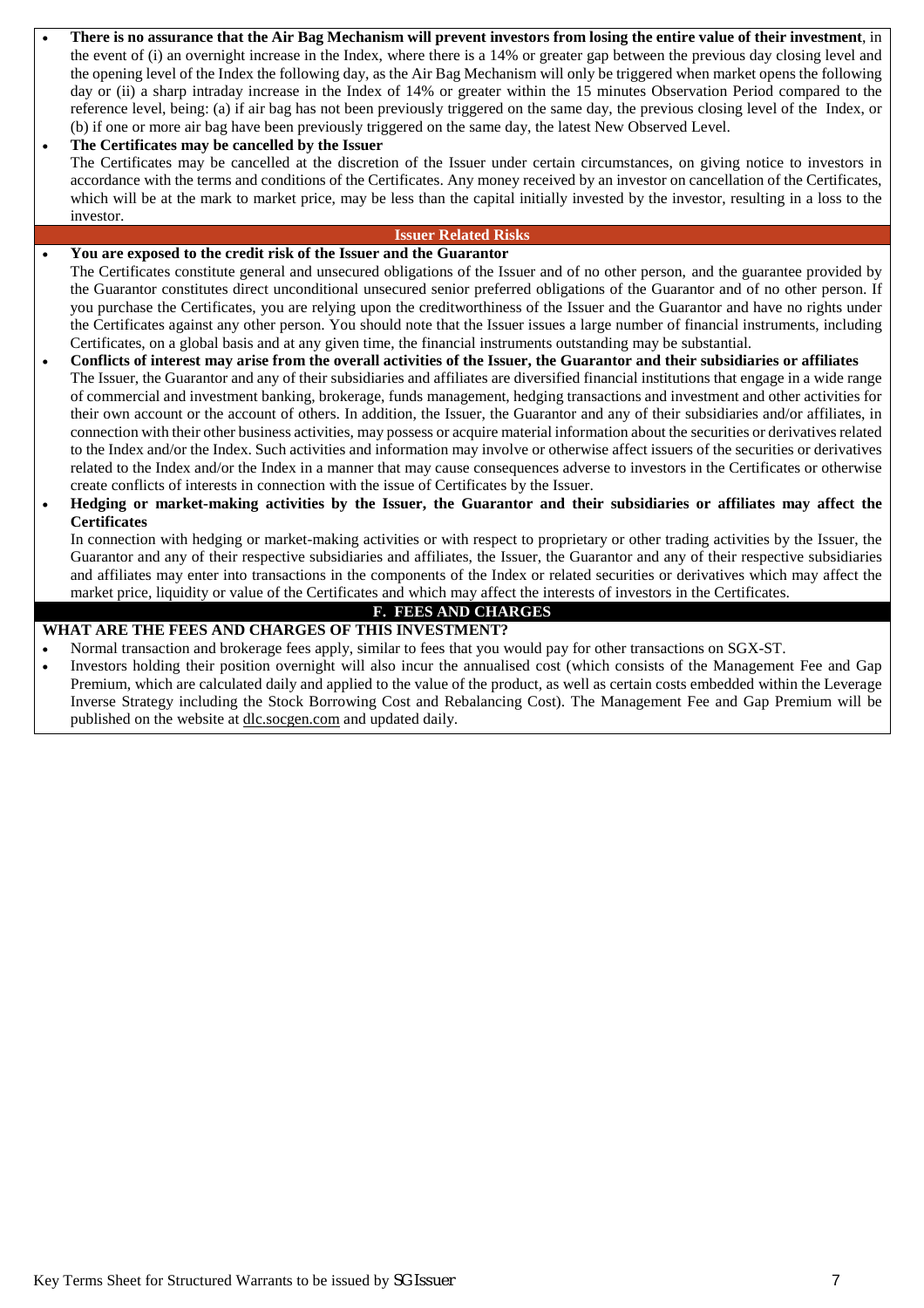### **APPENDIX I**

## **SPECIFIC DEFINITIONS RELATING TO THE LEVERAGE INVERSE STRATEGY**

### **Description of the Leverage Inverse Strategy**

The Leverage Inverse Strategy is designed to track a 7 times daily leveraged inverse exposure to the Index.

At the end of each trading day of the Index, the exposure of the Leverage Inverse Strategy to the Index is reset within the Leverage Inverse Strategy in order to retain a daily leverage of 7 times the inverse performance of the Index (excluding costs) regardless of the performance of the Index on the preceding day. This mechanism is referred to as the Daily Reset.

The Leverage Inverse Strategy incorporates an air bag mechanism which is designed to reduce exposure to the Index during extreme market conditions, as further described below.

### **Leverage Inverse Strategy Formula**

| $LSL_t$      | means, for any Observation Date(t), the Leverage Inverse Strategy Closing Level as of<br>such day (t).                                                                                                              |
|--------------|---------------------------------------------------------------------------------------------------------------------------------------------------------------------------------------------------------------------|
|              | Subject to the occurrence of an Intraday Restrike Event, the Leverage Inverse Strategy<br><b>Closing Level</b> as of such Observation Date(t) is calculated in accordance with the<br>following formulae:           |
|              | On Observation Date(1):                                                                                                                                                                                             |
|              | $LSL_1 = 1000$                                                                                                                                                                                                      |
|              | On each subsequent Observation Date(t):                                                                                                                                                                             |
|              | $LSL_t = Max[LSL_{t-1} \times (1 + LR_{t-1,t} - FC_{t-1,t} - SB_{t-1,t} - RC_{t-1,t}), 0]$                                                                                                                          |
| $LR_{t-1,t}$ | means the Leveraged Return of the Index between Observation Date(t-1) and<br>Observation Date(t) closing levels, calculated as follows :<br>$LR_{t-1,t}$ = Leverage $\times \left(\frac{TR_t}{TR_{t-1}} - 1\right)$ |
| $FC_{t-1,t}$ | means, the Funding Cost between Observation Date(t-1) (included) and Observation<br>Date(t) (excluded) calculated as follows :                                                                                      |
|              | $FC_{t-1,t}$ = (Leverage - 1) $\times \frac{Rate_{t-1} \times ACT(t-1,t)}{DavidCountBasisRate}$                                                                                                                     |
| $SB_{t-1,t}$ | means the Stock Borrowing Cost between Observation Date(t-1) (included) and<br>Observation Date(t) (excluded) calculated as follows :                                                                               |
|              | $SB_{t-1,t} = -Leverage \times \frac{CB \times ACT(t-1,t)}{DayCountBasisRate}$                                                                                                                                      |
| CВ           | means the Cost of Borrowing applicable that is equal to:                                                                                                                                                            |
|              | 0.90%                                                                                                                                                                                                               |
| $RC_{t-1,t}$ |                                                                                                                                                                                                                     |
|              | means the Rebalancing Cost of the Leverage Inverse Strategy on Observation Date (t),<br>calculated as follows :                                                                                                     |
|              | $RC_{t-1,t}$ = Leverage $\times$ (Leverage - 1) $\times \left(\left \frac{TR_{t-1}}{TR_{t-1}}-1\right \right) \times TC$                                                                                            |
| TC           | means the Transaction Costs applicable (including Stamp Duty) that are equal to:                                                                                                                                    |
|              | 0.10%                                                                                                                                                                                                               |
|              |                                                                                                                                                                                                                     |

Leverage -7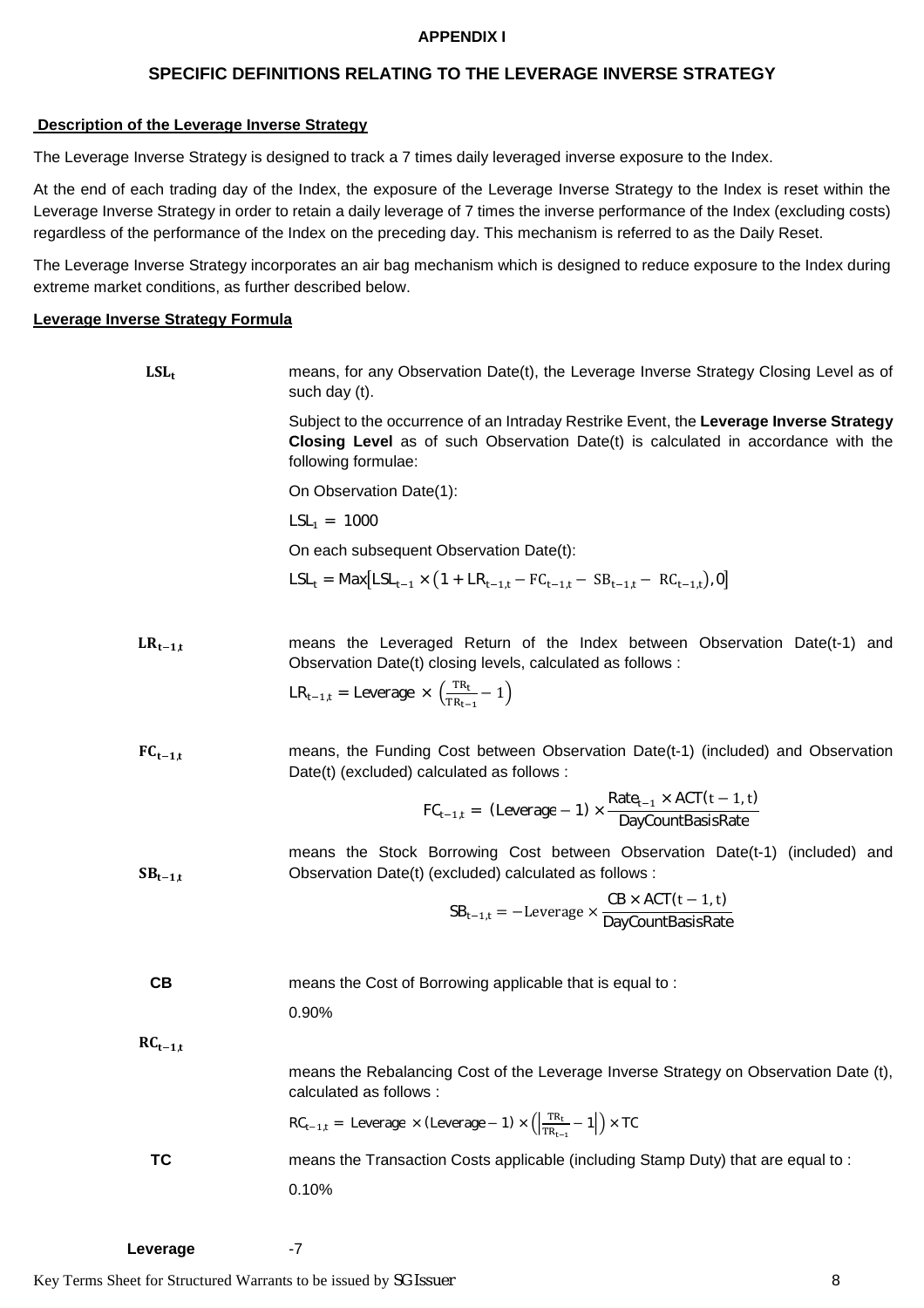- $TR_t$  means, in respect of each Observation Date(t), the Closing Price of the Index as of such Observation Date(t), subject to the adjustments and provisions of the Conditions.
- Rate. The means, in respect of each Observation Date(t), the Overnight HKD Hong Kong Interbank Offered Rate (HIBOR) Fixing, as published on Reuters RIC HIHKDOND= or any successor page, being the rate as of day (t), provided that if any of such rate is not available, then that rate shall be determined by reference to the latest available rate that was published on the relevant Reuters page. Upon the occurrence or likely occurrence, as determined by the Calculation Agent, of modification, the permanent or indefinite cancellation or cessation in the provision of HIBOR, or a regulator or other official sector entity prohibits the use of HIBOR, the Calculation Agent may make adjustments as it may determine appropriate to account for the relevant event or circumstance, including but not limited to using any alternative rates from such date, with or without retroactive effect as the Calculation Agent may in its sole and absolute discretion determine.
- **ACT(t-1,t)** ACT (t-1;t) means the number of calendar days between the Index Business Day immediately preceding the Observation Date (which is "t-1") (included) and the Observation Date (which is "t") (excluded).

**DayCountBasisRate** 365

#### **Extraordinary strategy adjustment for performance reasons ("air bag mechanism")**

| <b>Extraordinary Strategy Adjustment for</b><br><b>Performance Reasons</b> | If the Calculation Agent determines that an Intraday Restrike Event has occurred during<br>an Observation Date(t) (the Intraday Restrike Date, noted hereafter IRD), an adjustment<br>(an Extraordinary Strategy Adjustment for Performance Reasons) shall take place during<br>such Observation Date(t) in accordance with the following provisions. |
|----------------------------------------------------------------------------|-------------------------------------------------------------------------------------------------------------------------------------------------------------------------------------------------------------------------------------------------------------------------------------------------------------------------------------------------------|
|                                                                            | (1) Provided the last Intraday Restrike Observation Period as of such Intraday Restrike<br>Date does not end on the TimeReferenceClosing, the Leverage Inverse Strategy Closing<br>Level on the Intraday Restrike Date $(LSL_{\text{IRD}})$ should be computed as follows :                                                                           |
|                                                                            | $LSLIRD = Max[ILSLIR(n) × (1 + ILRIR(n),IR(C) - IRCIR(n),IR(C)),0]$                                                                                                                                                                                                                                                                                   |
|                                                                            | (2) If the last Intraday Restrike Event Observation Period on the relevant Intraday Restrike<br>Date ends on the TimeReferenceClosing:                                                                                                                                                                                                                |
|                                                                            | $LSLIRD = Max[ILSLIR(n), 0]$                                                                                                                                                                                                                                                                                                                          |
|                                                                            |                                                                                                                                                                                                                                                                                                                                                       |
| ILSL <sub>IR(k)</sub>                                                      | means, in respect of IR(k), the Intraday Leverage Inverse Strategy Level in accordance<br>with the following provisions :                                                                                                                                                                                                                             |
|                                                                            | $(1)$ for $k = 1$ :                                                                                                                                                                                                                                                                                                                                   |
|                                                                            | $\text{ILSL}_{IR(1)} = \text{Max}[\text{LSL}_{IRD-1} \times (1 + \text{ILR}_{IR(0),IR(1)} - \text{FC}_{IRD-1,IRD} - \text{SB}_{IRD-1,IRD} - \text{IRC}_{IR(0),IR(1)}), 0]$                                                                                                                                                                            |
|                                                                            | (2) for $k > 1$ :                                                                                                                                                                                                                                                                                                                                     |
|                                                                            | $\text{ILSL}_{\text{IR}(k)} = \text{Max} \big[\text{ILSL}_{\text{IR}(k-1)} \times \big(1 + \text{ILR}_{\text{IR}(k-1),\text{IR}(k)} - \text{IRC}_{\text{IR}(k-1),\text{IR}(k)}\big), 0\big]$                                                                                                                                                          |
|                                                                            |                                                                                                                                                                                                                                                                                                                                                       |
| $ILR_{IR(k-1),IR(k)}$                                                      | means the Intraday Leveraged Return between IR(k-1) and IR(k), calculated as follows :                                                                                                                                                                                                                                                                |
|                                                                            | $ILR_{IR(k-1),IR(k)} = \text{Leverage} \times \left(\frac{ITR_{IR(k)}}{ITR_{IR(k-1)}} - 1\right)$                                                                                                                                                                                                                                                     |
| $IRC_{IR(k-1),IR(k)}$                                                      | means the Intraday Rebalancing Cost of the Leverage Inverse Strategy in respect of IR(k)<br>on a given Intraday Restrike Date, calculated as follows :                                                                                                                                                                                                |
|                                                                            | $\text{IRC}_{\text{IR}(k-1),\text{IR}(k)} = \text{Leverage} \times (\text{Leverage} - 1) \times \left( \left  \frac{\text{ITR}_{\text{IR}(k)}}{\text{ITR}_{\text{IR}(k-1)}} - 1 \right  \right) \times \text{TC}$                                                                                                                                     |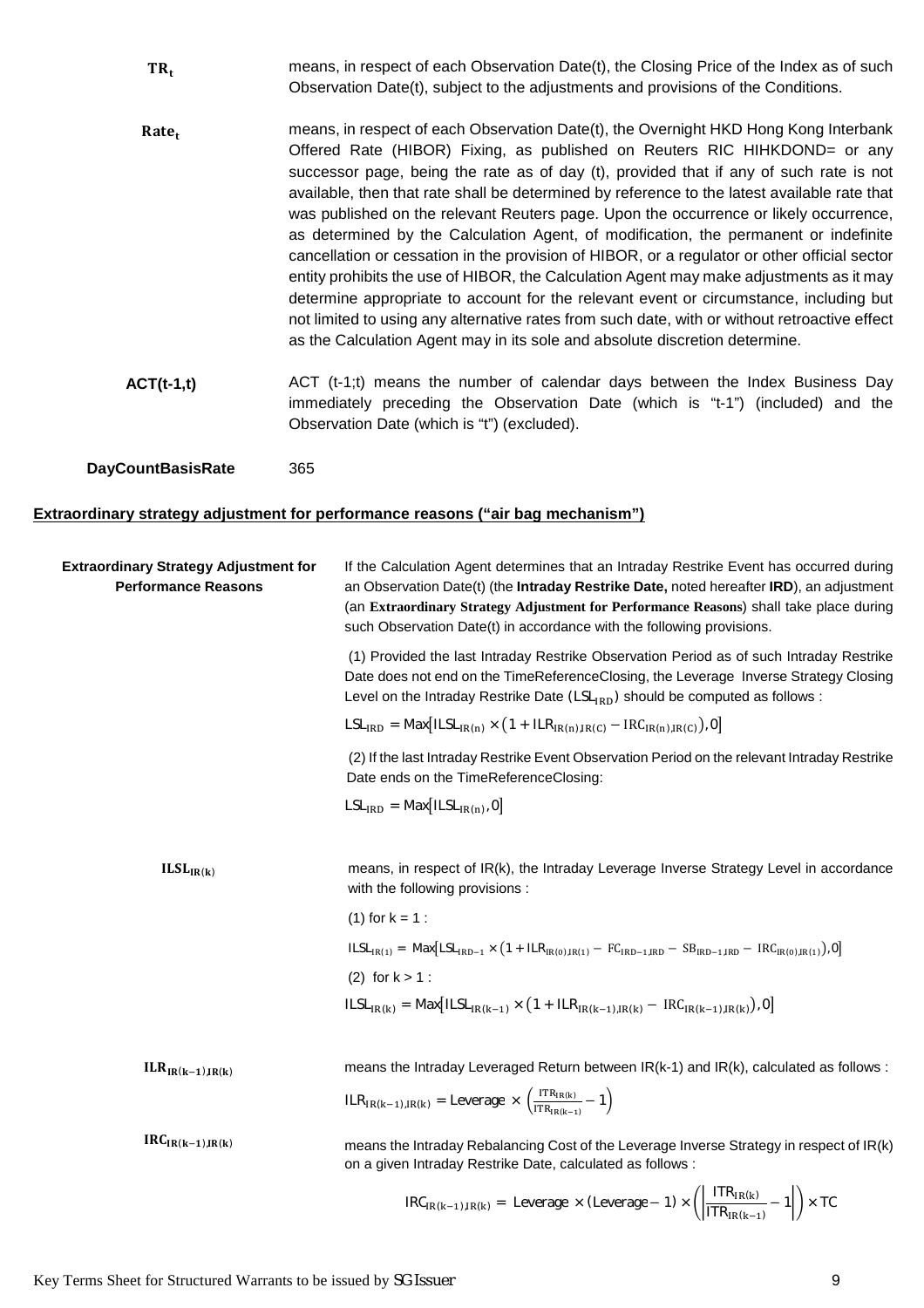| ITR <sub>IR(k)</sub>                                        | means the Intraday Reference Price in respect of IR(k) computed as follows :                                                                                                                                                                                                              |
|-------------------------------------------------------------|-------------------------------------------------------------------------------------------------------------------------------------------------------------------------------------------------------------------------------------------------------------------------------------------|
|                                                             | $(1)$ for $k=0$                                                                                                                                                                                                                                                                           |
|                                                             | $ITRIR(0) = TRIRD-1$                                                                                                                                                                                                                                                                      |
|                                                             | $(2)$ for k=1 to n                                                                                                                                                                                                                                                                        |
|                                                             | $\text{ITR}_{\text{IR(k)}} = \text{TR}_{\text{IRD}-1} \times \frac{\text{IPR}_{\text{IR(k)}}}{\text{PR}_{\text{IRD}-1} - \text{Div}_{\text{IRD}}}$                                                                                                                                        |
|                                                             | Where Div <sub>IRD</sub> represents the dividend on the Intraday Restrike Date, computed as follows                                                                                                                                                                                       |
|                                                             | $Div_{\text{IRD}} = PR_{\text{IRD}-1} - \frac{TR_{\text{IRD}-1} \times PR_{\text{IRD}}}{TR_{\text{IPD}}}$                                                                                                                                                                                 |
|                                                             | $(3)$ with respect to $IR(C)$                                                                                                                                                                                                                                                             |
|                                                             | $ITRIR(C) = TRIRD$                                                                                                                                                                                                                                                                        |
| $IPR_{IR(k)}$                                               | means, in respect of IR(k), the highest price of the PR Index during the respective Intraday<br>Restrike Observation Period, subject to the adjustments and provisions of the Conditions.                                                                                                 |
| <b>PRIRD</b>                                                | means, in respect of an Intraday Restrike Date, the Closing Price of the PR Index as of<br>such Intraday Restrike Date, subject to the adjustments and provisions of the Conditions.                                                                                                      |
| IR(k)                                                       | For k=0, means the scheduled close for the Relevant Stock Exchange for the Index (or<br>any successor thereto) on the Observation Day immediately preceding the relevant<br>Intraday Restrike Date;                                                                                       |
|                                                             | For $k=1$ to n, means the $kth$ Intraday Restrike Event on the relevant Intraday Restrike<br>Date.                                                                                                                                                                                        |
| IR(C)                                                       | means the scheduled close for the Relevant Stock Exchange for the Index (or any<br>successor thereto) on the relevant Intraday Restrike Date.                                                                                                                                             |
| n                                                           | means the number of Intraday Restrike Events that occurred on the relevant Intraday<br>Restrike Date.                                                                                                                                                                                     |
| <b>Intraday Restrike Event</b>                              | means in respect of an Observation Date(t), the increase at any Calculation Time of the<br>PR Index level by 10% or more compared with the relevant PR Index Reference Level as<br>of such Calculation Time.                                                                              |
| <b>PR Index Reference Level</b>                             | means in respect of Observation Date(t) :                                                                                                                                                                                                                                                 |
|                                                             | (1) provided no Intraday Restrike Event has previously occurred on such Observation<br>Date(t), the closing price of the PR Index on the immediately preceding Observation Date,<br>subject to the adjustments and provisions of the Conditions;                                          |
|                                                             | or                                                                                                                                                                                                                                                                                        |
|                                                             | (2) if k Intraday Restrike Events have occurred on the relevant Intraday Restrike Date,<br>$IPR_{IR(k)}$ .                                                                                                                                                                                |
| <b>Calculation Time</b>                                     | means any time between the TimeReferenceOpening and the TimeReferenceClosing,<br>provided that the relevant data is available to enable the Calculation Agent to determine<br>the Leverage Inverse Strategy Level.                                                                        |
| <b>TimeReferenceOpening</b>                                 | means the scheduled opening time for the Relevant Stock Exchange for the Index (or any<br>successor thereto).                                                                                                                                                                             |
| <b>TimeReferenceClosing</b>                                 | means the scheduled closing time for the Relevant Stock Exchange for the Index (or any<br>successor thereto).                                                                                                                                                                             |
| <b>Intraday Restrike Event Observation</b><br><b>Period</b> | means in respect of an Intraday Restrike Event, the period starting on and excluding the<br>Intraday Restrike Event Time and finishing on and including the sooner between (1) the<br>time falling 15 minutes after the Intraday Restrike Event Time and (2) the<br>TimeReferenceClosing. |
|                                                             | Where, during such period, the Calculation Agent determines that (1) the level of the PR<br>Index is not disseminated by the Index Sponsor or, the Index Calculation Agent, as the                                                                                                        |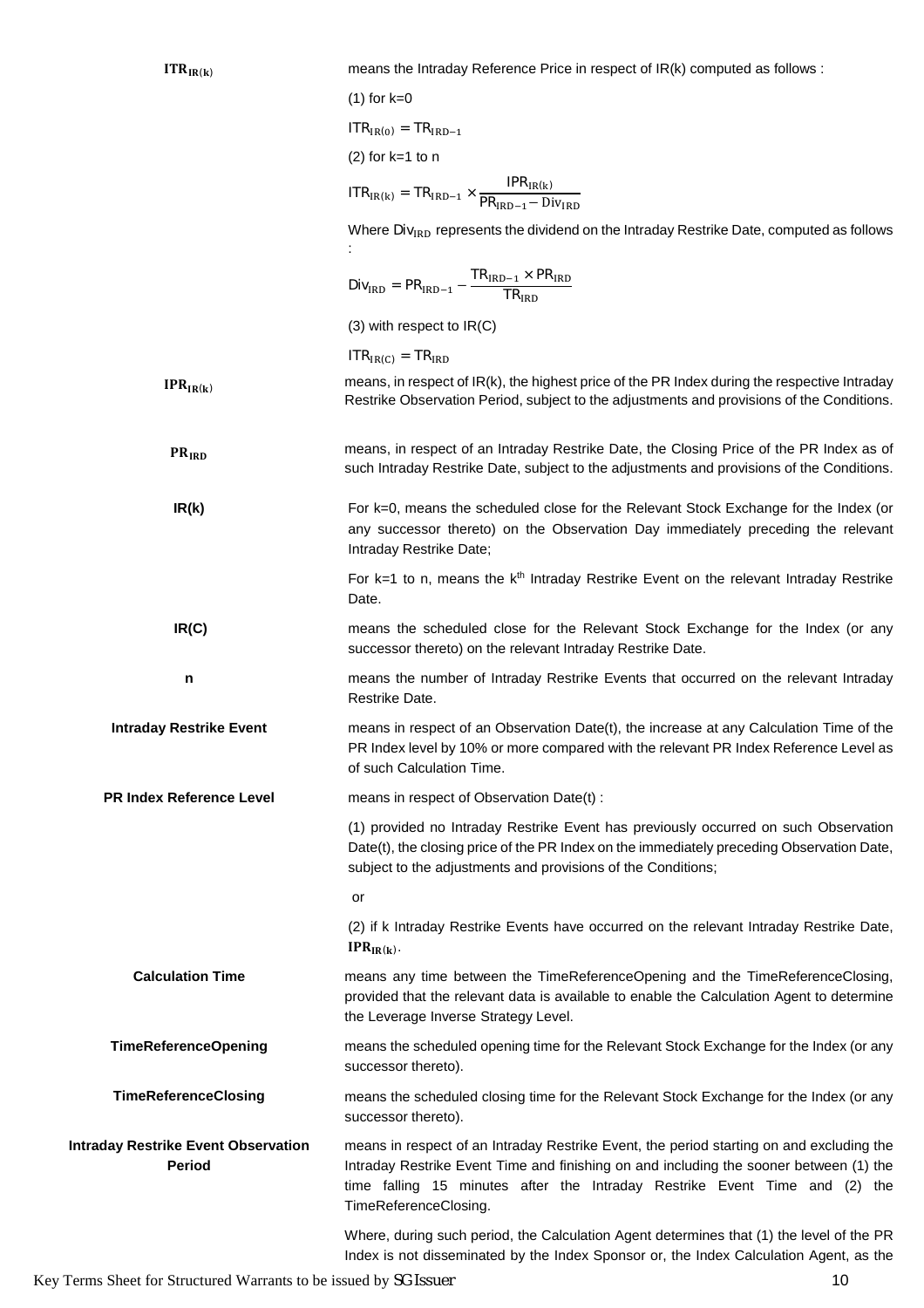case may be or (2) the Relevant Stock Exchange for the Index is not open for continuous trading, the Intraday Restrike Event Observation Period will be extended to the extent necessary until (1) the level of the PR Index is calculated and disseminated by the Index Sponsor or, the Index Calculation Agent, as the case may be and (2) the Relevant Stock Exchange for the Index is open for continuous trading. **Intraday Restrike Event Time** means in respect of an Intraday Restrike Event, the Calculation Time on which such event occurs.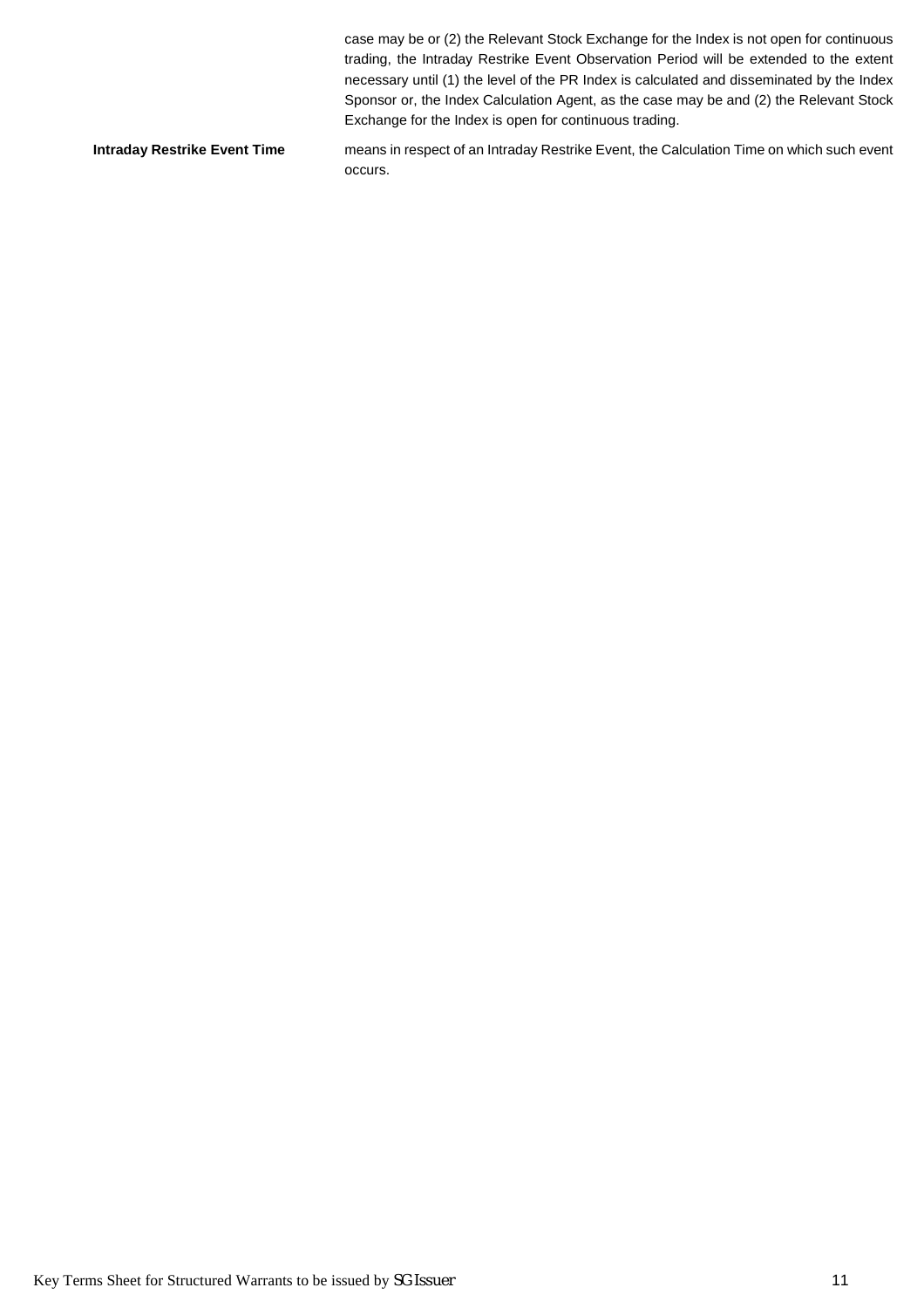### **APPENDIX II**

### **ILLUSTRATION ON HOW RETURNS AND LOSSES CAN OCCUR UNDER DIFFERENT SCENARIOS**

*The examples are purely hypothetical and do not take fees and charges payable by investors into consideration. The examples highlight the effect of the Index performance on the value of the Certificates and do not take into account the possible influence of fees or any other market parameters*.

#### 1. Illustrative examples

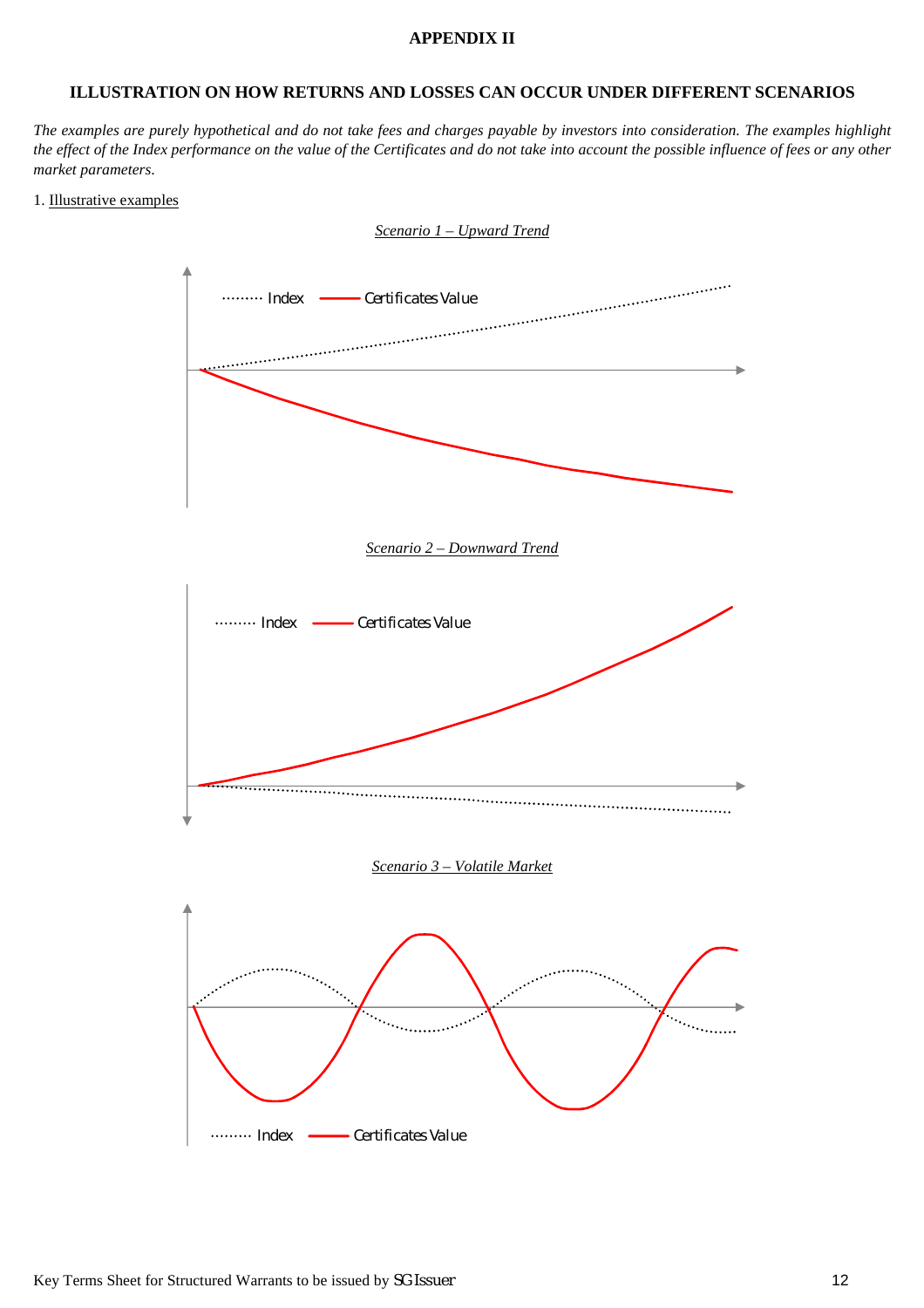## 2. Numerical Examples

| Day 0    | Day 1    | Day 2    | Day 3        | Day 4    | Day 5    |
|----------|----------|----------|--------------|----------|----------|
|          | 2.0%     | 2.0%     | 2.0%         | 2.0%     | 2.0%     |
| 10,000.0 | 10,200.0 | 10,404.0 | 10,612.1     | 10,824.3 | 11,040.8 |
|          | 2.00%    | 4.04%    | 6.12%        | 8.24%    | 10.41%   |
|          |          |          | <b>Index</b> |          |          |

*Scenario 1 – Upward Trend*

|                           |         |            | <b>Value of the Certificates</b> |            |            |           |
|---------------------------|---------|------------|----------------------------------|------------|------------|-----------|
|                           | Day $0$ | Day 1      | Day 2                            | Day 3      | Day 4      | Day 5     |
| Daily return              |         | $-14.0%$   | $-14.0%$                         | $-14.0\%$  | $-14.0\%$  | $-14.0\%$ |
| Price at end of day       | 2.5     | 2.15       | 1.85                             | 1.59       | 1.37       | 1.18      |
| <b>Accumulated Return</b> |         | $-14.00\%$ | $-26.04\%$                       | $-36.39\%$ | $-45.30\%$ | $-52.96%$ |

## *Scenario 2 – Downward Trend*

|                           |          |           | <b>Index</b> |           |          |          |
|---------------------------|----------|-----------|--------------|-----------|----------|----------|
|                           | Day $0$  | Day 1     | Day 2        | Day 3     | Day 4    | Day 5    |
| Daily return              |          | $-2.0\%$  | $-2.0\%$     | $-2.0\%$  | $-2.0\%$ | $-2.0\%$ |
| Value at end of day       | 10,000.0 | 9,800.0   | 9,604.0      | 9,411.9   | 9,223.7  | 9,039.2  |
| <b>Accumulated Return</b> |          | $-2.00\%$ | $-3.96%$     | $-5.88\%$ | $-7.76%$ | $-9.61%$ |

| Value of the Certificates |         |        |        |        |        |        |  |
|---------------------------|---------|--------|--------|--------|--------|--------|--|
|                           | Day $0$ | Day 1  | Day 2  | Day 3  | Day 4  | Day 5  |  |
| Daily return              |         | 14.0%  | 14.0%  | 14.0%  | 14.0%  | 14.0%  |  |
| Price at end of day       | 2.5     | 2.85   | 3.25   | 3.70   | 4.22   | 4.81   |  |
| <b>Accumulated Return</b> |         | 14.00% | 29.96% | 48.15% | 68.90% | 92.54% |  |

## *Scenario 3 – Volatile Market*

| <b>Index</b>              |          |          |           |          |           |          |  |
|---------------------------|----------|----------|-----------|----------|-----------|----------|--|
|                           | Day $0$  | Day 1    | Day 2     | Day 3    | Day 4     | Day 5    |  |
| Daily return              |          | 2.0%     | $-2.0\%$  | 2.0%     | $-2.0\%$  | 2.0%     |  |
| Value at end of day       | 10,000.0 | 10,200.0 | 9.996.0   | 10,195.9 | 9.992.0   | 10,191.8 |  |
| <b>Accumulated Return</b> |          | 2.00%    | $-0.04\%$ | 1.96%    | $-0.08\%$ | 1.92%    |  |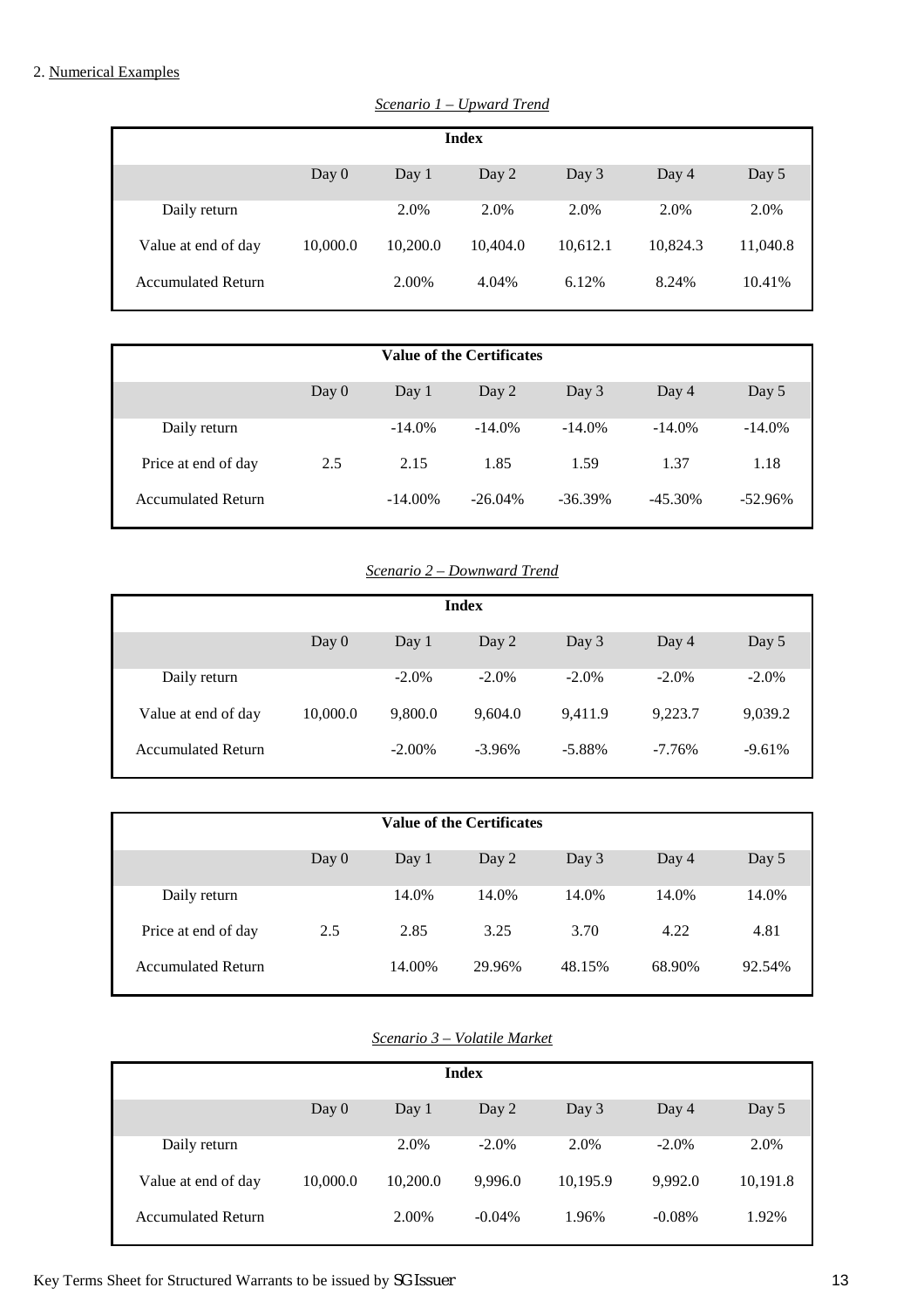| <b>Value of the Certificates</b> |       |            |          |            |           |           |  |
|----------------------------------|-------|------------|----------|------------|-----------|-----------|--|
|                                  | Day 0 | Day 1      | Day 2    | Day 3      | Day 4     | Day 5     |  |
| Daily return                     |       | $-14.0\%$  | 14.0%    | $-14.0\%$  | 14.0%     | $-14.0\%$ |  |
| Price at end of day              | 2.5   | 2.15       | 2.45     | 2.11       | 2.40      | 2.07      |  |
| <b>Accumulated Return</b>        |       | $-14.00\%$ | $-1.96%$ | $-15.69\%$ | $-3.88\%$ | $-17.34%$ |  |